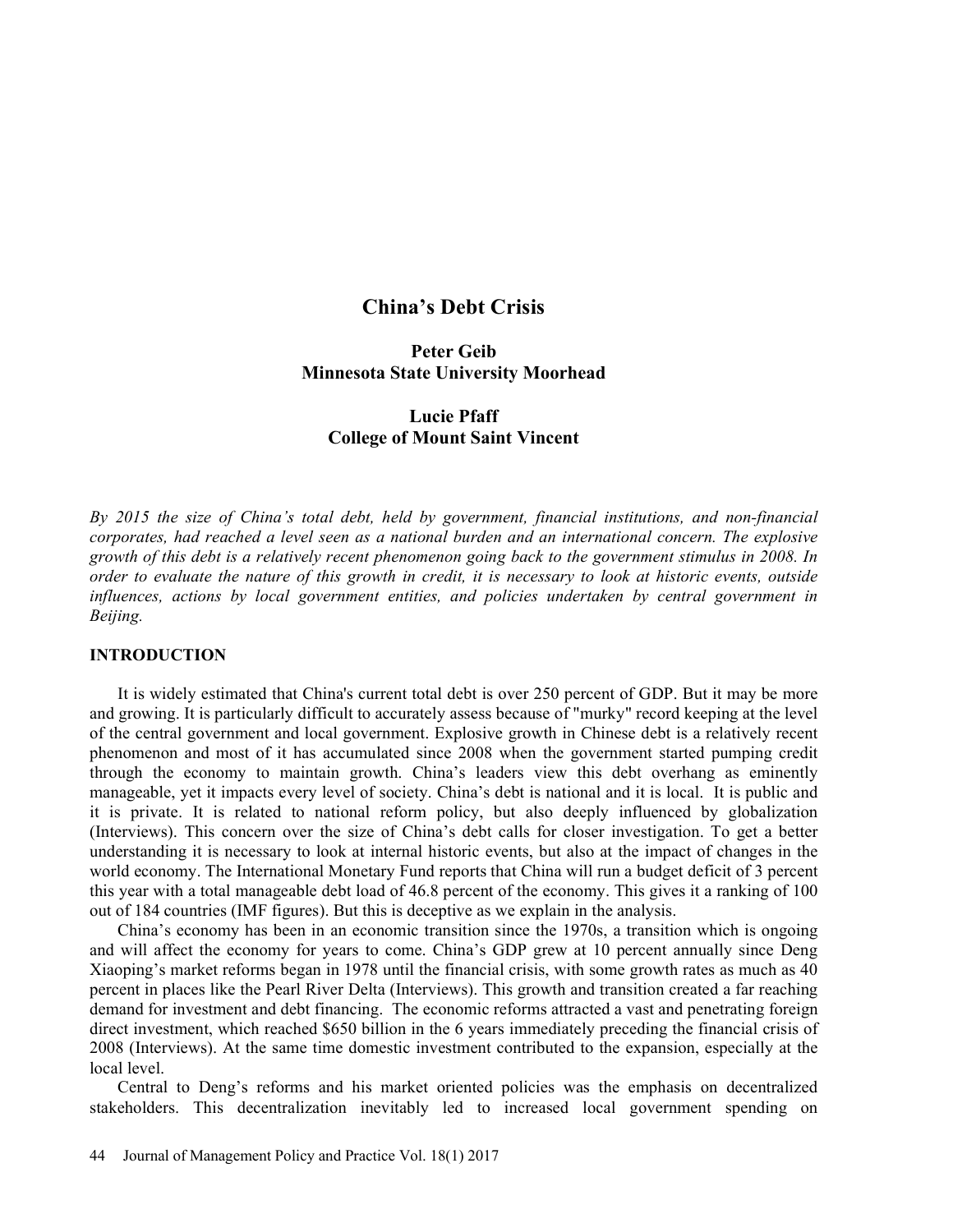infrastructure and certain real estate transactions. It is the regional and local actions which heavily contributed to the growth of China's debt. As it turns out, spending by local governments is one of the major sources of the debt overhang (Interviews).

 Historically, the debt has been building over the years of economic transition. Policy changes during the 1997-1998 financial crisis, and then again in 2008, had direct impact on the nature and size of the debt. Outside influences, such as globalization, impacted the Chinese economy, both expanding its growth and slowing its growth as a result of the financial crisis. Policy measures taken by the central government also played a role. A closer look at the build-up of debt in the different sectors of the economy and its characteristics is warranted. In the following pages we will examine this indebtedness and local government debt in particular. Issues to be addressed include central government involvement, debt and economic liberalization, response to global downturns, regionalism and the local problem.

## **METHODOLOGY**

 A significant portion of this research is based on conversations with more than 350 key influencers in Shanghai, Beijing, Hong Kong, Singapore and Washington, D.C. over a period of 26 years beginning in 1988 and most recently in the summer of 2016. A significant effort has also been made to examine traditional data and documents from a variety of sources when and where they were available. One author most recently did research in Shanghai in the summer of 2016 as well as teaching at Shanghai Finance University in 2013 and 2014. It is important to note that many of the professionals and experts in China wish to have their comments kept confidential. Therefore, we choose to respect their request of confidentiality in all cases. We have referred and documented data where they are public.

 The methodology for this study where it involves interviews can be described as a focus on the policy view of key stakeholders and influencers. In general, the interviews were conducted with professionals from such organizations as the Economist Group in Hong Kong, Shanghai, and London, the old Bear Sterns Investment firm, Goldman Sachs, Chase Investment Bank, U.S. Chamber of Commerce, and Boston Consulting Group in at least two locations, Microsoft, and a host of other public and private professionals. The interview format did not include a formal survey but did include structured questions.

## LOCAL GOVERNMENT DEBT, REACTIONS TO GLOBAL INFLUENCES, CENTRAL GOVERNMENT ACTION

#### The Local Government Debt

A key factor in China's historic transformation is understanding decentralization and regionalism. Deng's market oriented reforms and policies in the 1970s underlined the importance of decentralized stakeholders. This policy is directly related to increased local government spending on infrastructure and certain real estate transactions which eventually added to the debt overhang (Interviews).

 Perhaps 80 percent of public spending comes from local governments (Interviews). If we assume local governments incurred the statutory maximum debt last year (16 trillion yuan) - you double total public borrowing raising it by 47 percent of GDP (Balding, 2016). Goldman Sachs reports higher debt figures (Balding, 2016). Overall, sine 2007, China's total level of debt, held by government, financial institutions and non-financial corporates, has quadrupled. According to a partner with Autonomous Research Asia in Hong Kong, it represents the biggest debt bubble the world has ever seen (Bremner, 2015). Of the overall government debt, much is held by local governments. A national audit conducted at the end of 2013 revealed that the "local debt" was the equivalent of about a third of China's GDP, amounting to a total of about 17.9 trillion yuan. These "local" debts had grown fast enough to become a national burden and an international concern (Interviews).

 The borrowing by local leaders in the 1990s took the form of direct borrowing from banks and led to a lending crisis. Beijing's major fiscal reform in the mid-1990s banned local governments from borrowing directly from banks and from issuing bonds. The local government response was to create a vast unregulated industry in the form of so called local "financial vehicles" (Roberts, 2013). Local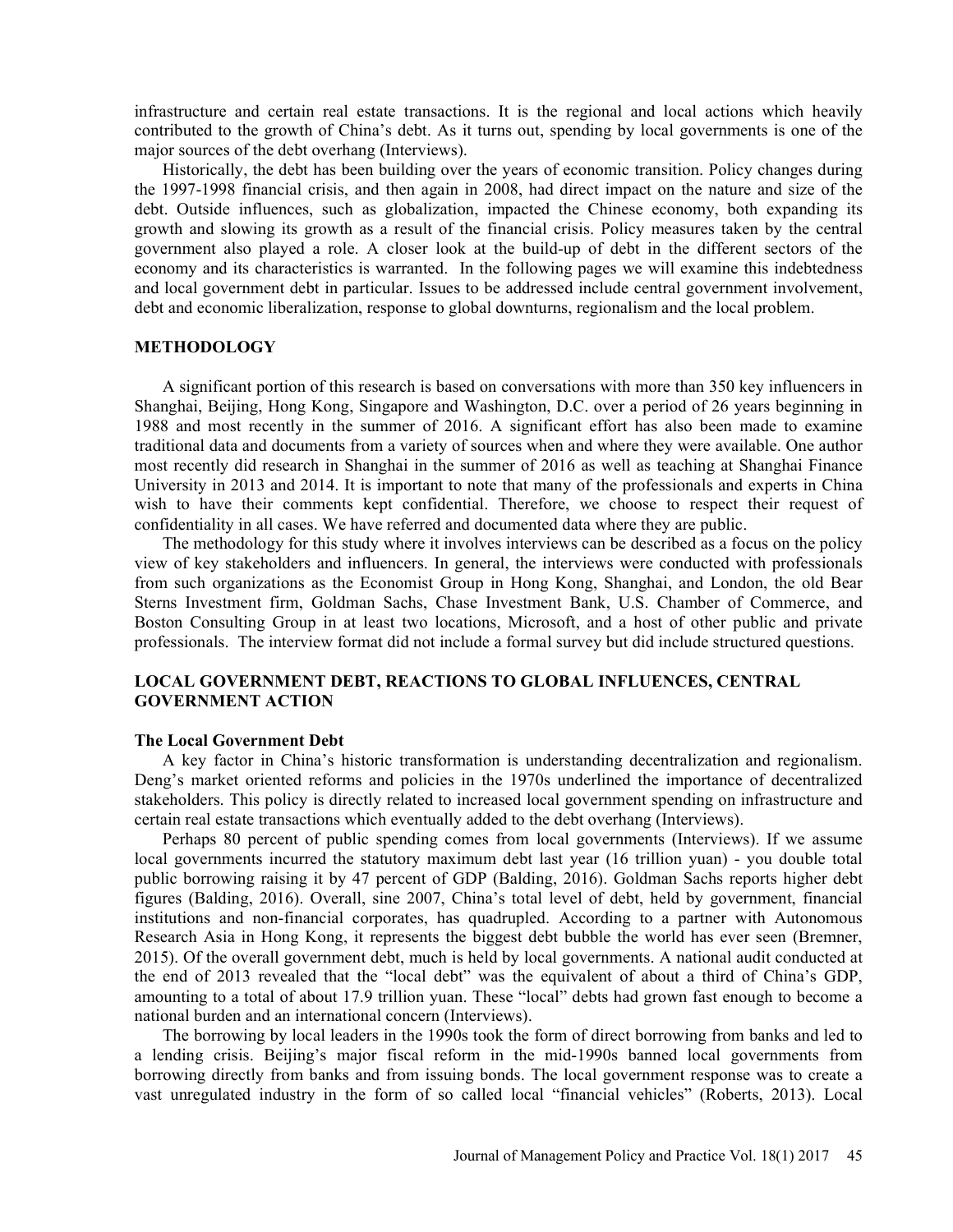governments used these "off-balance-sheet" financial companies, which can borrow from banks, to fund their real estate and infrastructure projects (Hamlin, 2015). Local governments often engage in shadow banking and use off - balance sheet - loans to pursue projects. Often they create state-owned enterprises to pursue projects. Thus debts are huge and off the records (Interviews).

These "finance companies" and shadow banks were created by provinces and municipalities were able to borrow from banks. They used state land as collateral for bank loans (Hamlin, 2015). Many of the financial companies are technically owned by state enterprises. Then again, many state enterprises are owned by local governments, adding to a total confusion of who actually owns what and who is responsible for the debt.

 The nature of this debt is also problematic. Due to its strong connection to the property market, a severe downturn in the real estate market could cause numerous defaults. The opacity and lack of regulation is another danger zone. Furthermore, many local governments are reliant on land sales in order to make payments. Thus, any downturn in the property market will aggravate the debt situation (Roberts, 2015).

### Reactions to Global Influences

As the efforts toward open market reforms are continuing, China's transition economy will be ever more affected by the global economy. Now, China's policies are influenced by the crosscurrents of globalization. As the world economy has slowed, the Chinese economy has slowed. Impacted by internal, but above all external events, the Chinese economy will no longer be driven by foreign direct investment and dramatic growth in export manufacturing as in the past (Interviews). Going forward, China has embarked on a proactive policy of outward foreign direct investment to insure commodity and natural resource access (Interviews). The continued open trade policy concentrates on expanding regional trade. Internally, the leadership seeks to move toward an economy more heavily depending on internal demand.

Outside events had a dramatic impact with the financial crisis of 2008. China's economy was affected by the global recession as was every country in the world. The global downturn, starting with the market crash and bank failures in 2008, was reflected in China by slower GDP growth, which contracted to a two-decade low of 6.1 percent (Interviews). The export sector had already been slowing prior to the financial crisis, but was now hit really hard, losing some 20 million jobs in Guandong Province alone (Interviews). To maintain GDP growth and avoid a recession, the Chinese government employed a massive yuan 4 trillion (\$585 billion) stimulus package and an expansionary monetary policy aimed at moderating the impact of the global downturn (Jian, 2010).

 The stimulus of 2008 was aimed at maintaining growth in the economy and avoiding a recession and its consequences on the local economy and employment. Of the total stimulus package only about yuan 1.18 trillion came from central government. The rest came from local governments, banks, and stateowned enterprises (Jian, 2010). This has dramatically added to the debt overhang in general and to local government indebtedness in particular. As scores of cities and local governments built roads, commercial centers and other projects, local government entities sold more than yuan 4 billion of bonds since 2008 (Sanderson & Forsythe, 2011). Since local governments were prohibited by law from taking out direct loans, they used financing vehicles like trusts and finance company bonds to get around the legal restrictions.

 As mentioned above, the response to the financial crisis of 2007-2008 dramatically added to the build-up of government debt. Earlier upswings were the 1995 change in local government finance due to the reduction in the ability to raise funds. This was followed by China's long property boom throughout the last decade which saw developers take on increasing amounts of debt. But it was from 2007 on that the real build-up in credit began  $-$  from then until mid-2014. Total debt accelerated from 148 percent to 205 percent of GDP over the period of 2008-2013 (Russel; Foroohar, 2014).

#### The Real Estate Situation

The 2008-2009 lending spree that rescued China's economy had unintended side effects. It resulted in inflation, overpriced property markets and soaring debts owned especially by local governments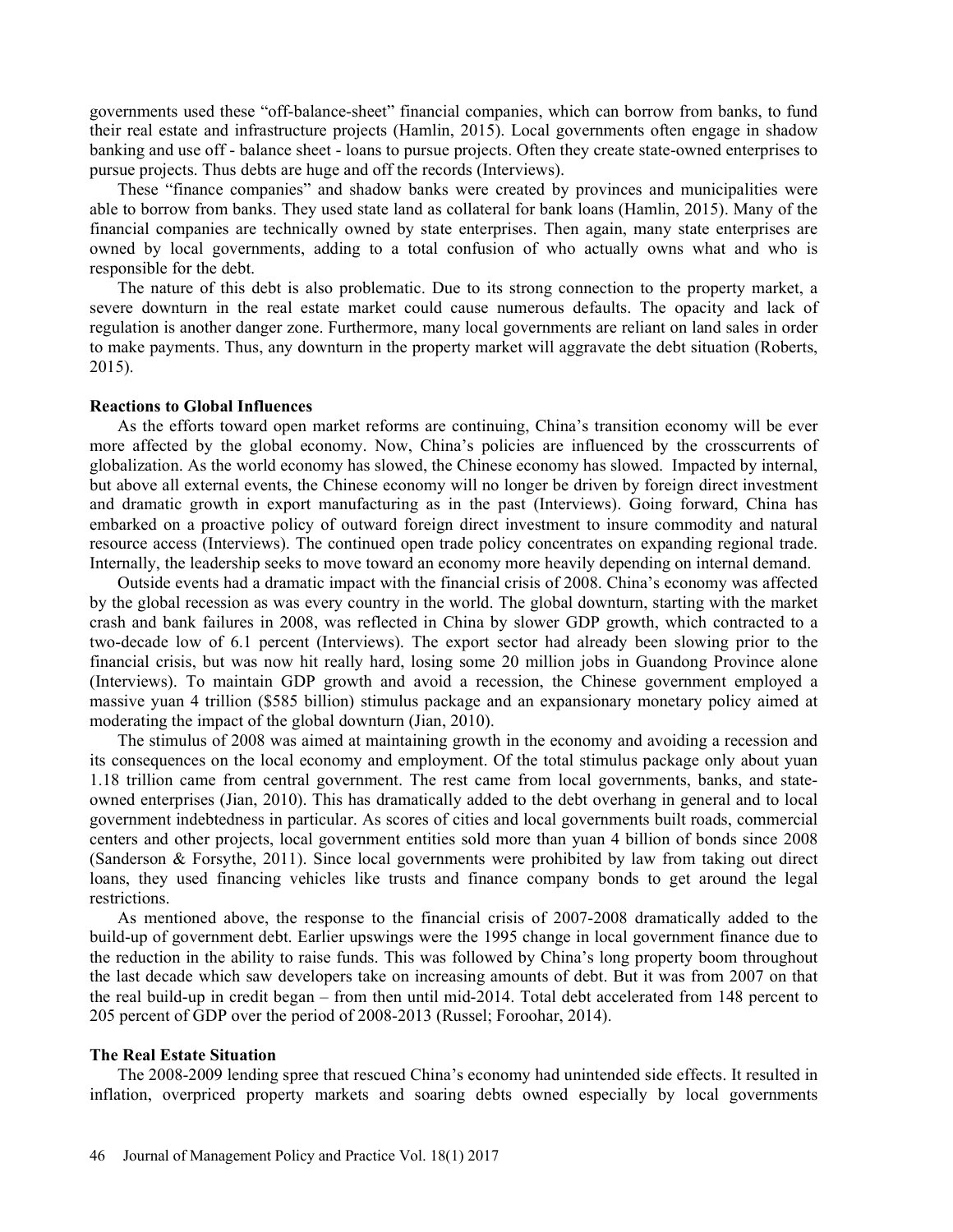(Interviews). Many state-owned companies were the recipients of stimulus money. But as it turned out, a good portion of the loans made by Chinese banks in 2009 was spent on skyscrapers and other commercial properties. The industrial loans made to state-owned enterprises were partially used to invest in real estate or found their way into the stock market rather than into industrial production (Interviews).

 The consequences were considerable overbuilding in the commercial real estate sector. As a result of this, the authorities faced the challenge of balancing the need to maintain monetary stimulation against the risk that the flow of bank lending, if extended too long, would lead to misallocation of resources into stocks and real estate speculation. Such a misallocation could erode bank asset quality, lead to inflationary pressures, and possible investment bubbles (Jian, 2010).

#### The Role of Banks

The role of banks has been central to the debt crisis. Historically China's banks have carried a huge overhang of non-operational loans (Interviews). At the same time many of the banks are owned or directly supported by the central government guaranteeing their survival.

The last time banks were forced to support the government's policy was during the Asian financial crisis in 1997-1998. The effect at that time left the Chinese banks with a large portfolio of non-performing loans. Although the argument is made that China's banks are in a much stronger position today than they were in 1998, the danger of a rise in non-performing loans is still a real possibility (Jian). Before the financial crisis in 2008, the Chinese leadership had made substantial progress in reducing the number of non-operational loans (Interviews). Now, in 2008, banks again were instructed by the State Council to flood the system with liquidity (Interviews). Thus, the problem will arise again that the banks will be saddled with large amounts of non-performing loans, which will further aggravate the overall debt situation (Interviews).

 This massive expansion of bank credit increased the possibility of potential asset bubbles in the real estate sector and an increase in the non-performing loan ratio in the banking sector. From the perception of the Chinese banking leadership, inflation could have a devastating political and economic impact (Interviews). Not only would inflation directly affect the millions of Chinese who still live in extreme poverty, but it might also cause political and economic turmoil among the Chinese people. Thus there is a continual tension in the policy-making machinery between the banking leadership and the State Council (Interviews).

### Central Government Action

In 2014, China's central government undertook a radical reform of the way provinces and municipalities manage their finances. The target was the unsustainable levels of debt accumulated by local governments. Finance Minister Lou Jiwel cracked down on off-balance-sheet financing, which means finance company borrowing, and allowed local governments to issue bonds in the bond market instead. In order to sell bonds, the governments must reveal financial data to investors, which would lead to more transparency (Hamlin, 2015).

The State Council, China's top decision-making body, outlawed Local Government Financial Vehicles in order to make local government debt more sustainable, transparent, and manageable. But in May 2014 Beijing made exceptions and grandfathered in cases involving ongoing projects (Russel, 2015). Regarding bond issues, as of August 2014, the Finance Ministry allowed local governments to issue longterm, low-interest bonds to pay off maturing loans (Russel, 2015).

 For years there has been the perception that the central government would guarantee local government loans, creating a moral hazard where investors assume that they will be bailed out should a default occur. That impression has only served to encourage risky lending (Russel).

 In March 2014, China had its first corporate bond default. Shanghai Chaori, a solar-energy-equipment firm, was small, private, highly leveraged and not very important. Beijing may let a small company like Chaori fail to show that they are dealing with the debt, but provincial governments and state-owned enterprises are still too big to fail (Foroohar, 2014). In the case of Chaori, however, eventually investors were bailed out through a debt restructuring plan with heavy involvement by central government.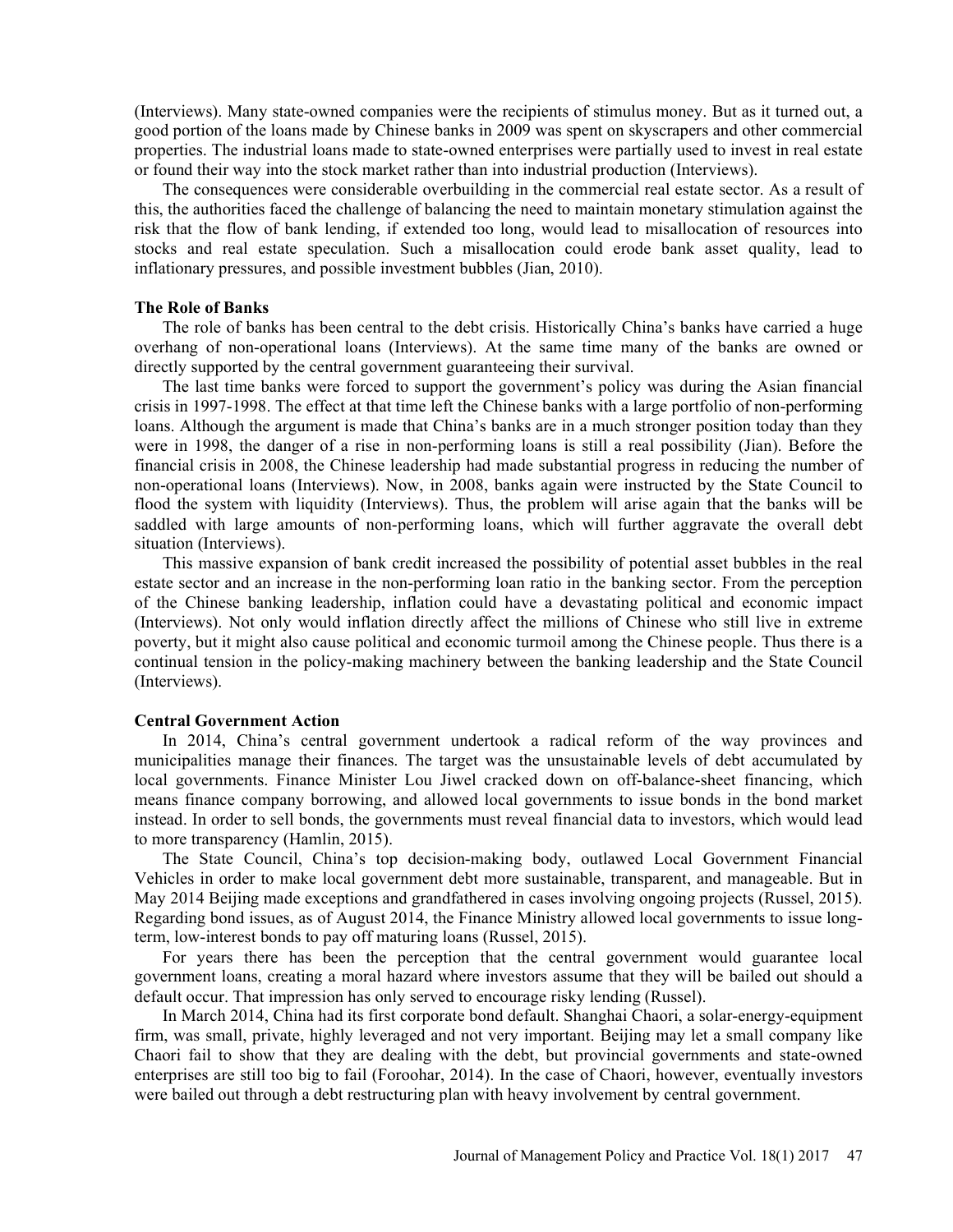Since then, other companies joined the list of defaulters. In April the first state-owned company defaulted on an onshore bond: Baoding Tianwei Group. This time there was no bailout. One commentator, Shen Jianguang of Mizuho Securities Asia, believes that this was an isolated case. He does not expect that there will be massive bankruptcies by state-owned enterprises (Russel).

 According to our interviews from 2016, the economy is growing between 5.5 percent and 6.5 percent (Interviews). When growth falters, "the government usually falls back to the old path", says Tao Dong, an economist at Credit Suisse in Hong Kong (Bremner, 2015). The reforms from 2013-2014 are now being reversed because President Xi Jinping's top priority is to shore up the economy (Hamlin, 2015). In May of 2015 the State Council ordered banks to keep funding local development projects approved in 2014, even if the local governments and their finance companies could not meet payments (Hamlin, 2015). The State Council order is "the most significant policy-easing so far in 2015", wrote Deutsche Bank economists. It is a 180-degree reversal of the fiscal policy tightening to loosening (Hamlin, 2015).

 The consensus among many is that the leadership will not allow the economy to fall below a 7.5 percent growth rate. Slower growth underlines a poor job market and the fact that state-owned enterprises still dominate the economy while private companies, especially small business, are still having difficulties to get access to funding (Interviews).

## **CONCLUSION**

China's government has repeatedly pledged to its citizens that it would keep the lid on borrowing and push through key reforms (Curran, 2016). But China's President Xi Jinping has promised to deliver economic growth of 6.5 percent. Basically, Xi has to walk a tightrope: he has pledged to keep annual economic growth from falling below 6.5 percent through 2020 and prevent rising debts from spiraling out of control (Dieterich, 2016). China's leaders seem to be leaning towards stimulus rather than reform. Instead of tackling the debt that is two and a half times the nations GDP, policy makers are extending more loans to strengthen the economy (Curran, 2016). Reforms originally undertaken in 2013 to curb the expansion of credit growth, policy makers reversed course by the end of 2014 as the economy showed definite signs of slowing down.

 As of the summer of 2016 interview date clearly indicates that the Chinese central governments continue to support substantial spending across the board to counter slowing growth. Despite rhetoric to the contrary and "official" policy much of the reform program is on hold. Moreover, many state-owned enterprises remain first in line for subsidies. Moreover, it would appear that the government has engaged in substantial debt for equity swaps to relieve debt (Interviews). The debt crisis continues to grow at an alarming pace but the Chinese leadership cannot afford slow growth.

### **REFERENCES**

- Balding, C. (2016, Aug. 7). Why China Can't Solve Its' Debt Problem. *Bloomberg Businessweek*. Bremner, B. (2015, January 26-February 1). Is China Coming Down to Earth? *Bloomberg Businessweek*, 8-9.
- Curran, E. (2016, July 25-July 31). China Adds More to A Big Debt Pile. Bloomberg Businessweek, 15- 16.
- Dieterich, R. (2016, September 26-October 2). Bloomberg Fifty Most Influential. Bloomberg Businessweek, 42-50.
- Foroohar, R. (2014, April 21). A Little Trouble in Big China. Time, 20.
- Foroohar, R. (2016, January 25). Made in China: The Next Global Recession. Time, 35-38.
- Hamlin, K. (2015, June 1-June, 7). China Backpedals on Fiscal Reform. Bloomberg Businessweek, 19.
- Jian, Z. (2010). People's Republic of China. Asian Development Outlook, Update, pp.123-128.
- Makin, H. (2009, August). China: Bogus Boom? AIE, American Enterprise Institute for Public Policy Research, pp. 1-4.